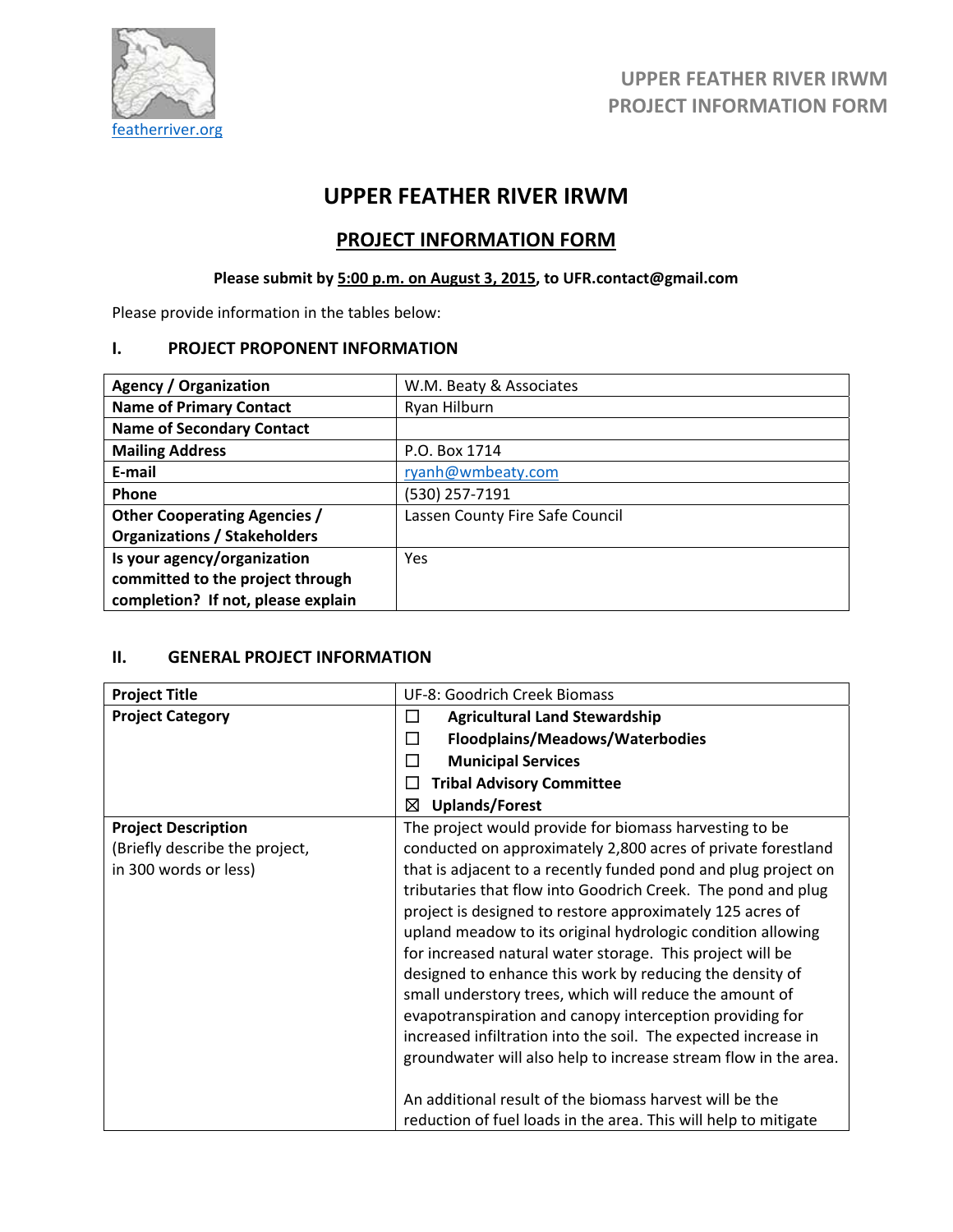|                                      | the risk of catastrophic wildfire which can lead to significant<br>decreases in water quality. |
|--------------------------------------|------------------------------------------------------------------------------------------------|
| Project Location Description (e.g.,  | The project is located in the upper portions of the Goodrich                                   |
| along the south bank of stream/river | Creek Watershed on the lower slopes of Pegleg Mountain.                                        |
| between river miles or miles from    | Goodrich Creek is the main tributary to Mountain Meadows                                       |
| Towns/intersection and/or address):  | Reservoir.                                                                                     |
| Latitude:                            | 40° 22' 10" North                                                                              |
| Longitude:                           | 120° 56' 42" West                                                                              |

## **III. APPLICABLE IRWM PLAN OBJECTIVES ADDRESSED**

For each of the objectives addressed by the project, provide a one to two sentence description of how the project contributes to attaining the objective and how the project outcomes will be quantified. If the project does not address *any* of the IRWM plan objectives, provide a one to two sentence description of how the project relates to a challenge or opportunity of the Region.

|                                  | Will the        |                                     | Quantification      |
|----------------------------------|-----------------|-------------------------------------|---------------------|
|                                  | project         |                                     | (e.g. acres of      |
|                                  | address         |                                     | streams/wetlands    |
| <b>Upper Feather River IRWM</b>  | the             | <b>Brief explanation of project</b> | restored or         |
| <b>Objectives:</b>               | objective?      | linkage to selected Objective       | enhanced)           |
| Restore natural hydrologic       | $\boxtimes$ Yes | The biomass harvest will            | 2800 acres treated. |
| functions.                       |                 | restore the forest to densities     |                     |
|                                  | $\Box$ N/A      | similar to what was found prior     |                     |
|                                  |                 | to fire suppression activities.     |                     |
|                                  |                 | These decreased densities will      |                     |
|                                  |                 | result in a decrease in             |                     |
|                                  |                 | evapotranspiration and              |                     |
|                                  |                 | interception resulting in a         |                     |
|                                  |                 | hydrologic function similar to      |                     |
|                                  |                 | historic hydrologic functions.      |                     |
| Reduce potential for             | $\boxtimes$ Yes | This project will remove ladder     | 2800 acres treated. |
| catastrophic wildland fires in   |                 | fuels and reduce continuity in      |                     |
| the Region.                      | $\Box$ N/A      | the canopy. This will reduce        |                     |
|                                  |                 | the risk of catastrophic fire in    |                     |
|                                  |                 | the watershed.                      |                     |
| <b>Build communication and</b>   | $\Box$ Yes      |                                     |                     |
| collaboration among water        |                 |                                     |                     |
| resources stakeholders in the    | $\boxtimes$ N/A |                                     |                     |
| Region.                          |                 |                                     |                     |
| Work with DWR to develop         | $\Box$ Yes      |                                     |                     |
| strategies and actions for the   |                 |                                     |                     |
| management, operation, and       | $\boxtimes$ N/A |                                     |                     |
| control of SWP facilities in the |                 |                                     |                     |
| <b>Upper Feather River</b>       |                 |                                     |                     |
| Watershed in order to increase   |                 |                                     |                     |
| water supply, recreational, and  |                 |                                     |                     |
| environmental benefits to the    |                 |                                     |                     |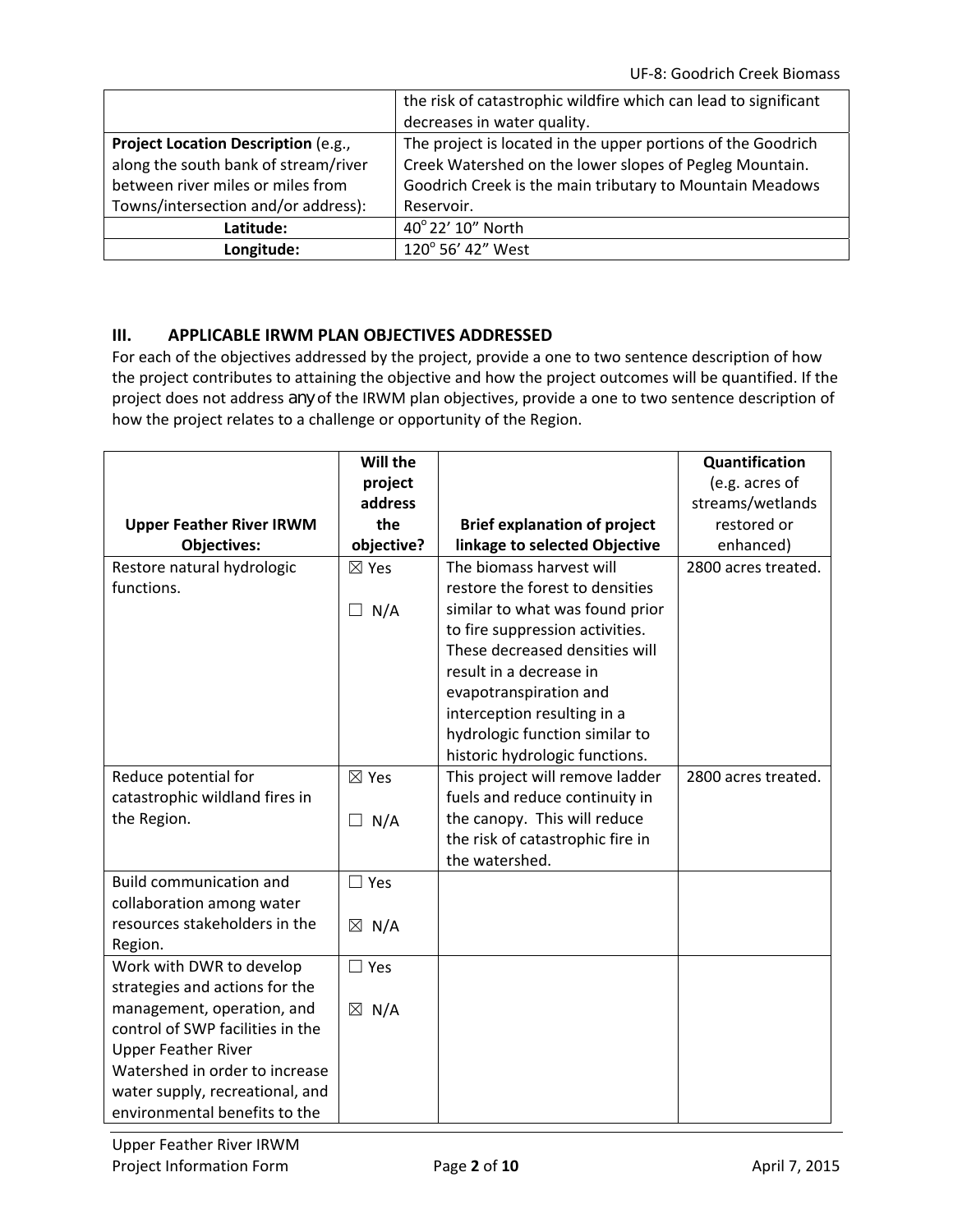UF‐8: Goodrich Creek Biomass

|                                                         | Will the           |                                     | Quantification                     |
|---------------------------------------------------------|--------------------|-------------------------------------|------------------------------------|
|                                                         | project<br>address |                                     | (e.g. acres of<br>streams/wetlands |
| <b>Upper Feather River IRWM</b>                         | the                | <b>Brief explanation of project</b> | restored or                        |
| <b>Objectives:</b>                                      | objective?         | linkage to selected Objective       | enhanced)                          |
| Region.                                                 |                    |                                     |                                    |
| Encourage municipal service                             | $\boxtimes$ Yes    | The project could be a              | 2800 acres treated                 |
| providers to participate in                             |                    | demonstration for the use of        |                                    |
| regional water management                               | N/A<br>$\Box$      | sound forest management as a        |                                    |
| actions that improve water                              |                    | tool to provide for increased       |                                    |
| supply and water quality.                               |                    | water supply and improved           |                                    |
|                                                         |                    | water quality.                      |                                    |
| Continue to actively engage in                          | $\Box$ Yes         |                                     |                                    |
| FERC relicensing of                                     |                    |                                     |                                    |
| hydroelectric facilities in the                         | $\boxtimes$ N/A    |                                     |                                    |
| Region.                                                 |                    |                                     |                                    |
| Address economic challenges                             | $\square$ Yes      |                                     |                                    |
| of municipal service providers                          |                    |                                     |                                    |
| to serve customers.                                     | $\boxtimes$ N/A    |                                     |                                    |
| Protect, restore, and enhance                           | $\boxtimes$ Yes    | All timber harvest projects are     | 2800 acres treated                 |
| the quality of surface and                              |                    | conducted under a Waiver of         |                                    |
| groundwater resources for all                           | N/A<br>$\Box$      | Waste Discharge issued by the       |                                    |
| beneficial uses, consistent with                        |                    | RWQCB and as such are               |                                    |
| the RWQC Basin Plan.                                    |                    | consistent with the basin plan.     |                                    |
| Address water resources and                             | $\Box$ Yes         |                                     |                                    |
| wastewater needs of DACs and                            |                    |                                     |                                    |
| <b>Native Americans.</b>                                | $\boxtimes$ N/A    |                                     |                                    |
| Coordinate management of                                | $\Box$ Yes         |                                     |                                    |
| recharge areas and protect<br>groundwater resources.    |                    |                                     |                                    |
|                                                         | N/A<br>$\boxtimes$ |                                     |                                    |
| Improve coordination of land<br>use and water resources | $\square$ Yes      |                                     |                                    |
| planning.                                               | $\boxtimes$ N/A    |                                     |                                    |
| Maximize agricultural,                                  | $\Box$ Yes         |                                     |                                    |
| environmental and municipal                             |                    |                                     |                                    |
| water use efficiency.                                   | $\boxtimes$ N/A    |                                     |                                    |
| Effectively address climate                             | $\Box$ Yes         |                                     |                                    |
| change adaptation and/or                                |                    |                                     |                                    |
| mitigation in water resources                           | $\boxtimes$ N/A    |                                     |                                    |
| management.                                             |                    |                                     |                                    |
| Improve efficiency and                                  | $\Box$ Yes         |                                     |                                    |
| reliability of water supply and                         |                    |                                     |                                    |
| other water-related                                     | $\boxtimes$ N/A    |                                     |                                    |
| infrastructure.                                         |                    |                                     |                                    |
| Enhance public awareness and                            | $\square$ Yes      |                                     |                                    |
| understanding of water                                  |                    |                                     |                                    |
| management issues and needs.                            | $\boxtimes$ N/A    |                                     |                                    |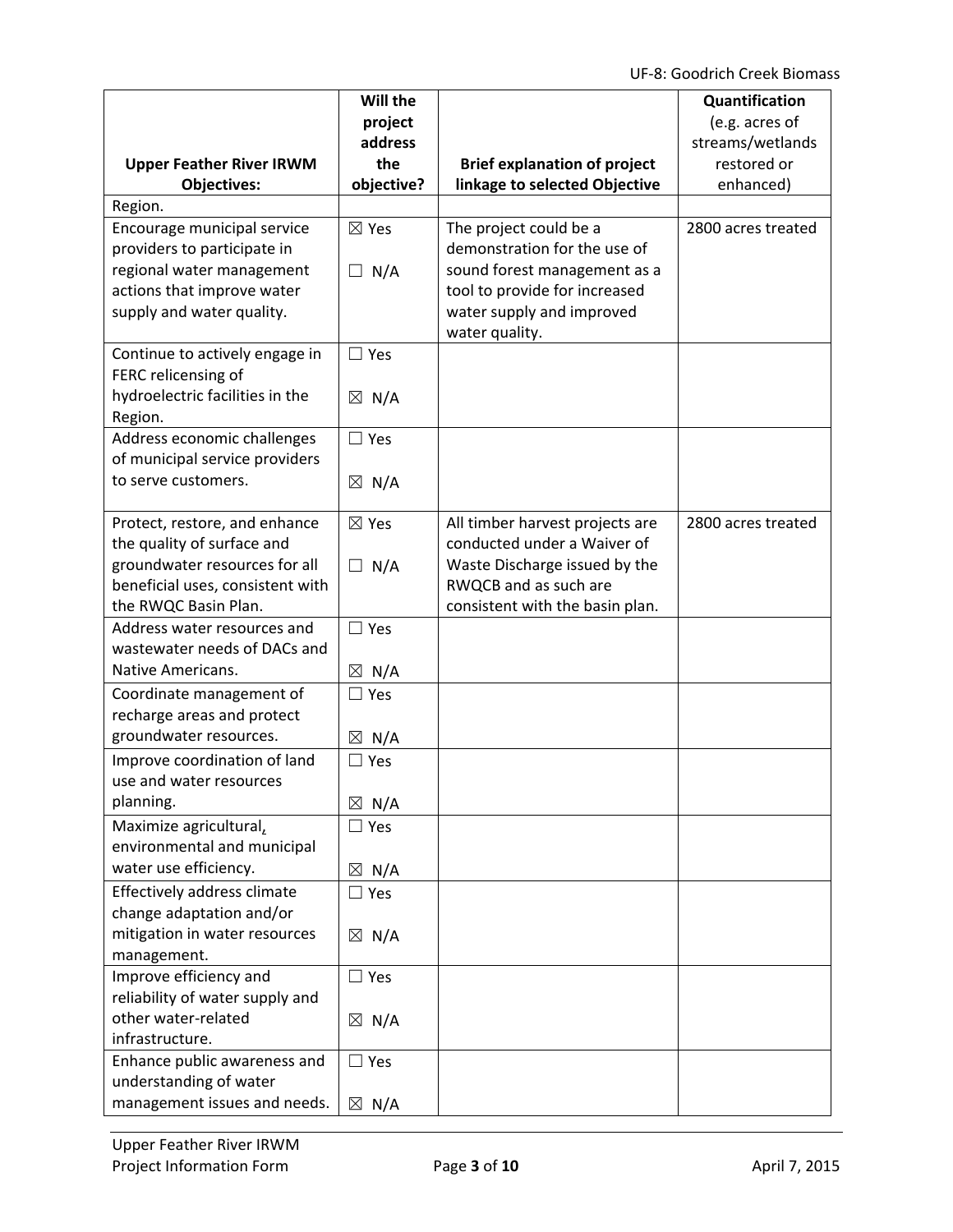UF‐8: Goodrich Creek Biomass

| <b>Upper Feather River IRWM</b><br><b>Objectives:</b>                                                                                                   | Will the<br>project<br>address<br>the<br>objective? | <b>Brief explanation of project</b><br>linkage to selected Objective | Quantification<br>(e.g. acres of<br>streams/wetlands<br>restored or<br>enhanced) |
|---------------------------------------------------------------------------------------------------------------------------------------------------------|-----------------------------------------------------|----------------------------------------------------------------------|----------------------------------------------------------------------------------|
| Address economic challenges<br>of agricultural producers.                                                                                               | $\Box$ Yes<br>$\boxtimes$<br>N/A                    |                                                                      |                                                                                  |
| Work with counties/<br>communities/groups to make<br>sure staff capacity exists for<br>actual administration and<br>implementation of grant<br>funding. | l Yes<br>$\boxtimes$<br>N/A                         |                                                                      |                                                                                  |

If no objectives are addressed, describe how the project relates to a challenge or opportunity for the Region:

## **IV. PROJECT IMPACTS AND BENEFITS**

Please provide a summary of the expected project benefits and impacts in the table below or check N/A if not applicable; **do no leave a blank cell.** Note that DWR encourages multi‐benefit projects.

|    | If applicable, describe benefits or impacts of the project with respect to:    |                 |                                                                                                                                              |
|----|--------------------------------------------------------------------------------|-----------------|----------------------------------------------------------------------------------------------------------------------------------------------|
| a. | <b>Native American Tribal Communities</b>                                      | $\boxtimes$ N/A |                                                                                                                                              |
| b. | Disadvantaged Communities <sup>1</sup>                                         | $\Box$ N/A      | The project is located in close proximity<br>to the town of Westwood.                                                                        |
| c. | Environmental Justice <sup>2</sup>                                             | $\boxtimes$ N/A |                                                                                                                                              |
| d. | <b>Drought Preparedness</b>                                                    | $\boxtimes$ N/A |                                                                                                                                              |
| e. | Assist the region in adapting to effects of<br>climate change <sup>3</sup>     | $\Box$ N/A      | The project will reduce the risk of<br>catastrophic wildfire.                                                                                |
| f. | Generation or reduction of greenhouse<br>gas emissions (e.g. green technology) | $\Box$ N/A      | This project when considered in regards<br>to the reduced risk of wildfire will result<br>in a net reduction of greenhouse gas<br>emissions. |
| g. | Other expected impacts or benefits that<br>are not already mentioned elsewhere | $\boxtimes$ N/A |                                                                                                                                              |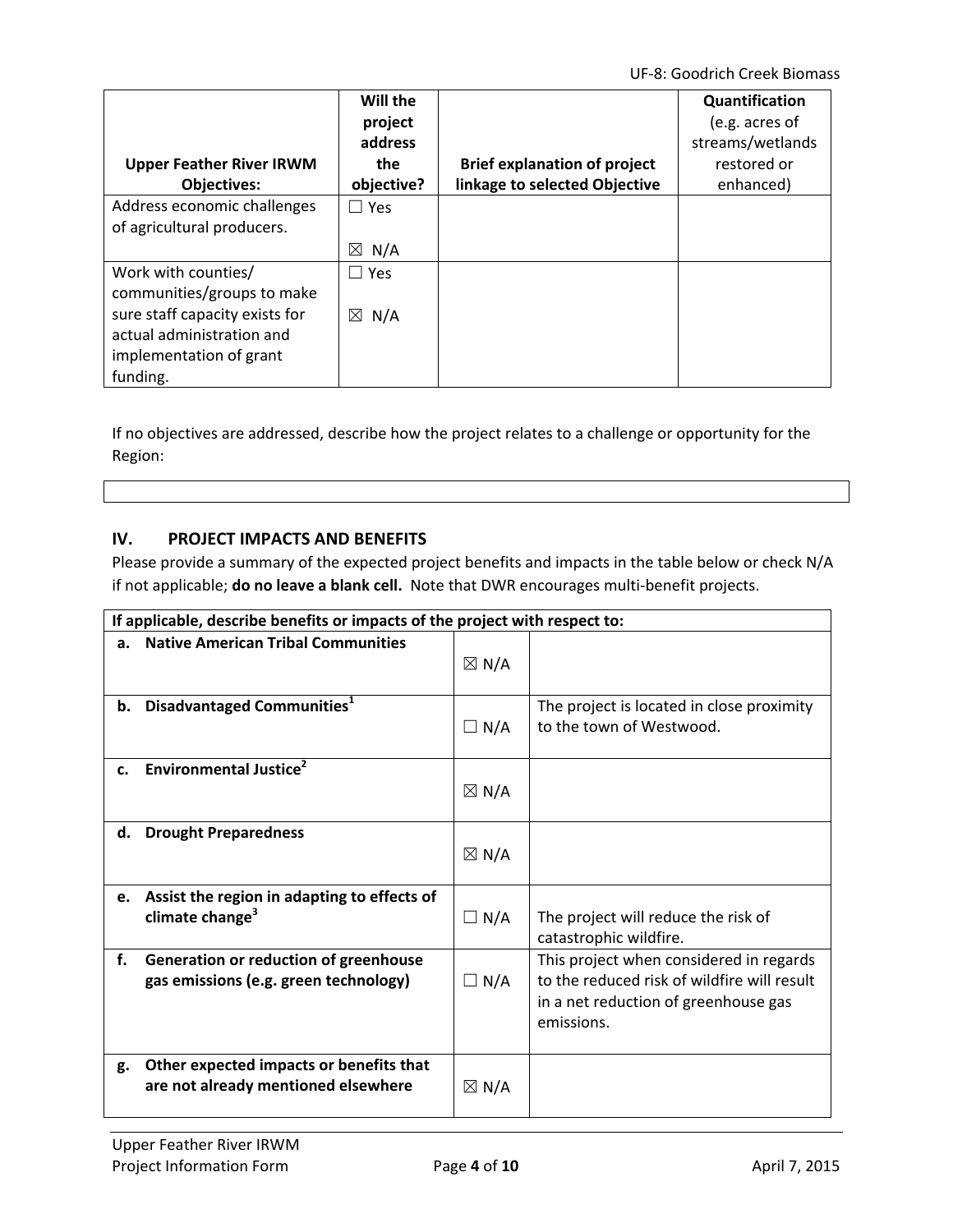$<sup>1</sup>$  A Disadvantaged Community is defined as a community with an annual median household (MHI)</sup> income that is less than 80 percent of the Statewide annual MHI. DWR's DAC mapping is available on the UFR website (http://featherriver.org/maps/) .

 $2$  Environmental Justice is defined as the fair treatment of people of all races, cultures, and incomes with respect to the development, adoption, implementation and enforcement of environmental laws, regulations and policies. An example of environmental justice benefit would be to improve conditions (e.g. water supply, flooding, sanitation) in an area of racial minorities.

<sup>3</sup> Climate change effects are likely to include increased flooding, extended drought, and associated secondary effects such as increased wildfire risk, erosion, and sedimentation.

DWR encourages multiple benefit projects which address one or more of the following elements (PRC §75026(a). Indicate which elements are addressed by your project.

| а.          | Water supply reliability, water     | Yes                | g. | Drinking water treatment and    | Yes                |
|-------------|-------------------------------------|--------------------|----|---------------------------------|--------------------|
|             | conservation, water use efficiency  |                    |    | distribution                    |                    |
|             |                                     | N/A<br>$\boxtimes$ |    |                                 | ⊠<br>N/A           |
| b.          | Stormwater capture, storage, clean- | Yes                | h. | Watershed protection and        | ⊠<br>Yes           |
|             | up, treatment, management           | N/A<br>$\boxtimes$ |    | management                      | N/A                |
| $C_{\star}$ | Removal of invasive non-native      | ⊠<br><b>Yes</b>    | i. | Contaminant and salt removal    | Yes                |
|             | species, creation/enhancement of    | N/A                |    | through reclamation/desalting,  | $\boxtimes$ N/A    |
|             | wetlands,                           |                    |    | other treatment technologies    |                    |
|             | acquisition/protection/restoration  |                    |    | and conveyance of recycled      |                    |
|             | of open space and watershed lands   |                    |    | water for distribution to users |                    |
| d.          | Non-point source pollution          | <b>Yes</b>         | j. | Planning and implementation of  | Yes<br>$\Box$      |
|             | reduction, management and           | N/A<br>$\boxtimes$ |    | multipurpose flood              | N/A<br>$\boxtimes$ |
|             | monitoring                          |                    |    | management programs             |                    |
| e.          | Groundwater recharge and            | Yes                | k. | Ecosystem and fisheries         | ⊠<br>Yes           |
|             | management projects                 | N/A<br>$\boxtimes$ |    | restoration and protection      | N/A                |
| f.          | Water banking, exchange,            | <b>Yes</b>         |    |                                 |                    |
|             | reclamation, and improvement of     | $\boxtimes$ N/A    |    |                                 |                    |
|             | water quality                       |                    |    |                                 |                    |

## **V. RESOURCE MANAGEMENT STRATEGIES**

For each resource management strategy (RMS) employed by the project, provide a one to two sentence description in the table below of how the project incorporates the strategy. A description of the RMS can be found in Volume 2 of the 2013 California Water Plan (http://featherriver.org/2013-californiawater-plan-update/).

|                                                     | <b>Will the Project</b><br>incorporate | Description of how RMS to be employed, |
|-----------------------------------------------------|----------------------------------------|----------------------------------------|
| <b>Resource Management Strategy</b>                 | RMS?                                   | if applicable                          |
| <b>Reduce Water Demand</b>                          |                                        |                                        |
| Agricultural Water Use Efficiency                   | $\boxtimes$ No<br><b>Yes</b>           |                                        |
| Urban water use efficiency                          | $\boxtimes$ No<br><b>Yes</b>           |                                        |
| Improve Flood Management                            |                                        |                                        |
| Flood management                                    | ⊠ No<br>ା Yes                          |                                        |
| <b>Improve Operational Efficiency and Transfers</b> |                                        |                                        |
| Conveyance - regional/local                         | $\bowtie$<br>No<br>Yes.                |                                        |
| System reoperation                                  | ⋈<br>No<br>Yes                         |                                        |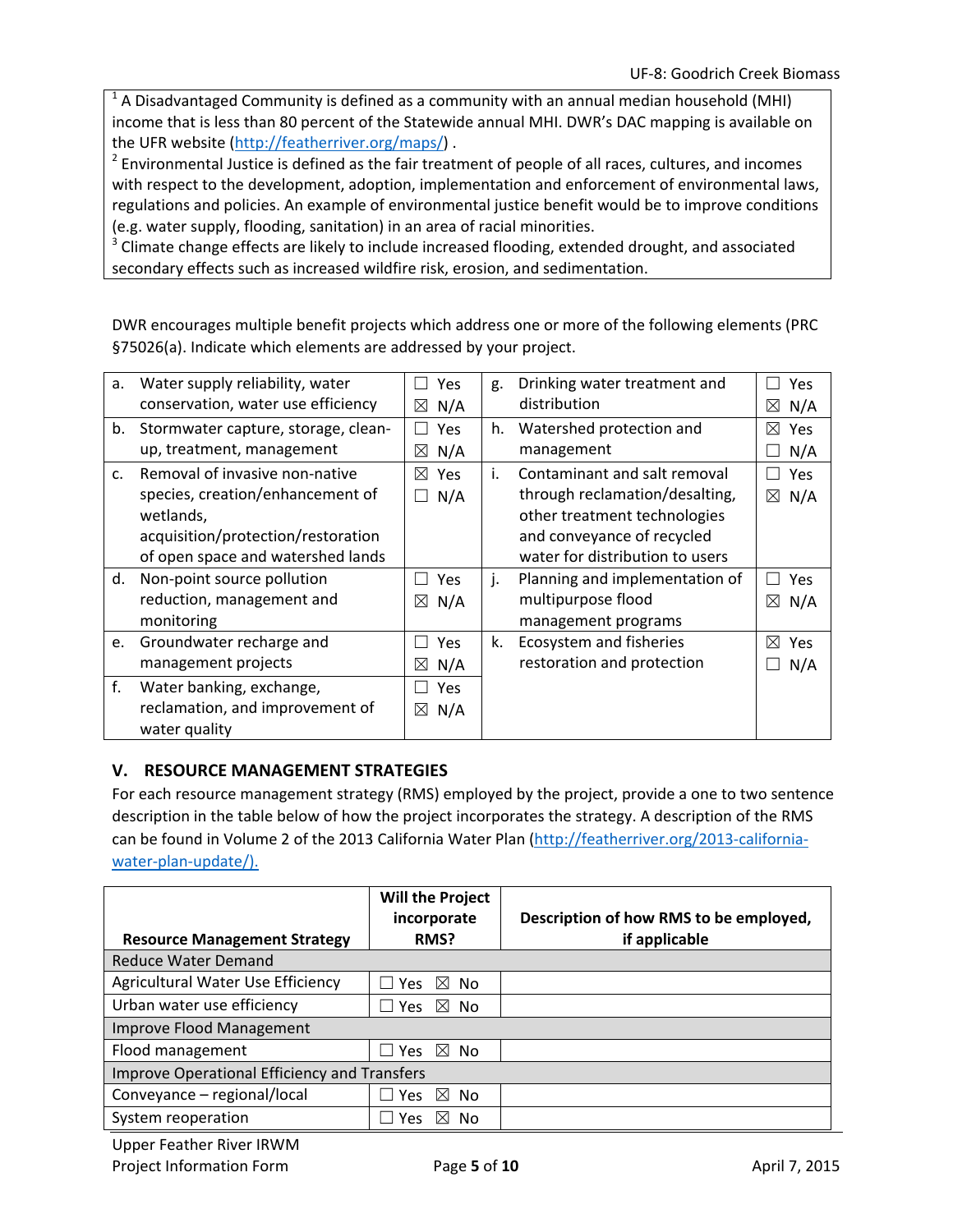|                                     | <b>Will the Project</b>                     |                                                                                               |
|-------------------------------------|---------------------------------------------|-----------------------------------------------------------------------------------------------|
|                                     | incorporate                                 | Description of how RMS to be employed,                                                        |
| <b>Resource Management Strategy</b> | RMS?                                        | if applicable                                                                                 |
| Water transfers                     | $\Box$ Yes $\boxtimes$ No                   |                                                                                               |
| <b>Increase Water Supply</b>        |                                             |                                                                                               |
| Conjunctive management              | $\boxtimes$<br>Yes<br>No                    |                                                                                               |
| <b>Precipitation Enhancement</b>    | $\boxtimes$<br>l Yes<br><b>No</b>           |                                                                                               |
| Municipal recycled water            | $\boxtimes$<br><b>No</b><br>$\sqsupset$ Yes |                                                                                               |
| Surface storage - regional/local    | $\boxtimes$<br>Yes<br>No                    |                                                                                               |
| <b>Improve Water Quality</b>        |                                             |                                                                                               |
| Drinking water treatment and        | $\Box$ Yes $\boxtimes$ No                   |                                                                                               |
| distribution                        |                                             |                                                                                               |
| Groundwater remediation/aquifer     | $\Box$ Yes $\boxtimes$ No                   |                                                                                               |
| remediation                         |                                             |                                                                                               |
| Matching water quality to water     | $\Box$ Yes $\boxtimes$ No                   |                                                                                               |
| use                                 |                                             |                                                                                               |
| Pollution prevention                | $\boxtimes$ Yes $\Box$ No                   | Fuels reduction; reduction in catastrophic<br>fire potential and resultant pollution impacts  |
| Salt and salinity management        | $\boxtimes$ No<br>$\square$ Yes             |                                                                                               |
| Urban storm water runoff            |                                             |                                                                                               |
| management                          | $\Box$ Yes $\boxtimes$ No                   |                                                                                               |
| Practice Resource Stewardship       |                                             |                                                                                               |
| Agricultural land stewardship       | $\boxtimes$ No<br>$\square$ Yes             |                                                                                               |
| Ecosystem restoration               |                                             | Biomass harvest will aid in the restoration of                                                |
|                                     |                                             | the ecosystem to a condition similar to those                                                 |
|                                     | $\boxtimes$ Yes $\Box$ No                   | found prior to current fire suppression                                                       |
|                                     |                                             | practices.                                                                                    |
| Forest management                   |                                             | The biomass harvest will target those trees                                                   |
|                                     |                                             | that are suppressed and most susceptible to                                                   |
|                                     | $\boxtimes$ Yes $\Box$ No                   | insects and disease. This will help to                                                        |
|                                     |                                             | promote a healthy forest.                                                                     |
| Land use planning and               | $\boxtimes$<br>$\Box$ Yes<br>No             |                                                                                               |
| management                          |                                             |                                                                                               |
| Recharge area protection            |                                             | Biomass harvest will aid in the restoration of                                                |
|                                     |                                             | the ecosystem to a condition similar to those                                                 |
|                                     | $\boxtimes$ Yes $\Box$ No                   | found prior to current fire suppression                                                       |
|                                     |                                             | practices, thereby improving recharge area                                                    |
|                                     | □ Yes ⊠ No                                  | functionality.                                                                                |
| Sediment management                 |                                             |                                                                                               |
| Watershed management                |                                             | Project is designed to reduce hazardous fuel<br>profiles, reduce risk of high severity stand- |
|                                     | $\boxtimes$ Yes $\Box$ No                   | replacing fire, and improve forest conditions                                                 |
|                                     |                                             | within the watershed                                                                          |
| People and Water                    |                                             |                                                                                               |
| <b>Economic incentives</b>          | $\boxtimes$ No<br>⊿ Yes                     |                                                                                               |
| Outreach and engagement             | ∃ Yes<br>$\boxtimes$<br>No                  |                                                                                               |
| Water and culture                   | $\boxtimes$ No<br>$\sqsupset$ Yes           |                                                                                               |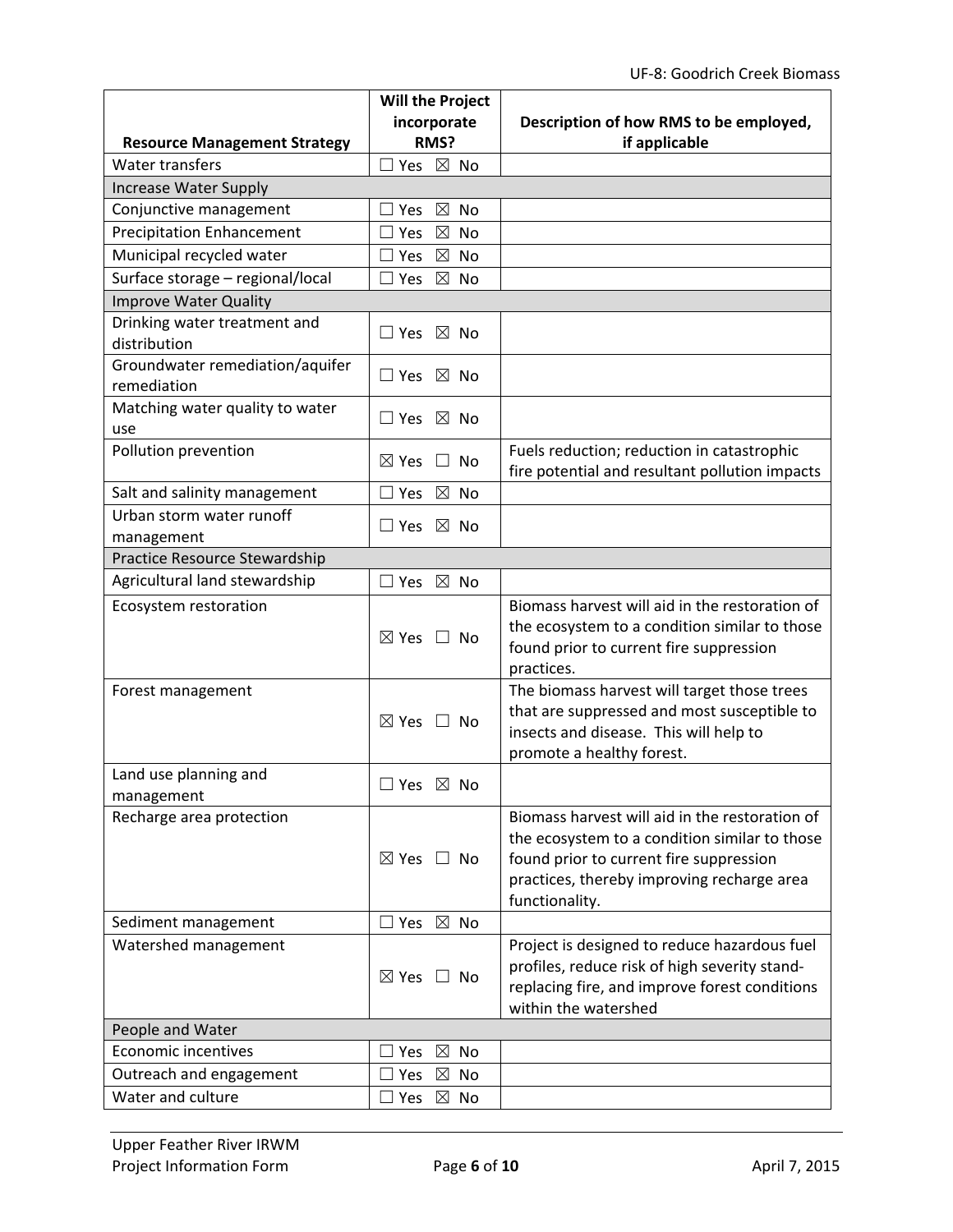| <b>Resource Management Strategy</b> | <b>Will the Project</b><br>incorporate<br>RMS? | Description of how RMS to be employed,<br>if applicable |
|-------------------------------------|------------------------------------------------|---------------------------------------------------------|
| Water-dependent recreation          | ∃Yes ⊠ No                                      |                                                         |
| Wastewater/NPDES                    | ⊠ No<br><b>Yes</b>                             |                                                         |

Other RMS addressed and explanation:

## **VI. PROJECT COST AND FINANCING**

Please provide any estimates of project cost, sources of funding, and operation and maintenance costs, as well as the source of the project cost in the table below.

|    |                                                                                                                                                                                                                            | <b>PROJECT BUDGET</b> |                                          |                                          |  |  |
|----|----------------------------------------------------------------------------------------------------------------------------------------------------------------------------------------------------------------------------|-----------------------|------------------------------------------|------------------------------------------|--|--|
|    | Project serves a need of a DAC?: $\boxtimes$ Yes $\Box$ No<br>Funding Match Waiver request?: $\Box$ Yes $\Box$ No                                                                                                          |                       |                                          |                                          |  |  |
|    | <b>Cost Share:</b><br><b>Non-State</b><br><b>Cost Share:</b><br><b>Fund Source*</b><br>Requested<br><b>Other State</b><br>(Funding<br>Grant<br><b>Fund</b><br>Match)<br>Source*<br>Category<br><b>Total Cost</b><br>Amount |                       |                                          |                                          |  |  |
| a. | <b>Direct Project Administration</b>                                                                                                                                                                                       | \$5,000               |                                          |                                          |  |  |
| b. | <b>Land Purchase/Easement</b>                                                                                                                                                                                              | $\mathbf 0$           |                                          |                                          |  |  |
| c. | <b>Planning/Design/Engineering</b><br>/ Environmental                                                                                                                                                                      | \$1,200               |                                          |                                          |  |  |
| d. | <b>Construction/Implementation</b>                                                                                                                                                                                         | \$700,000             |                                          |                                          |  |  |
| e. | <b>Environmental Compliance/</b><br><b>Mitigation/Enhancement</b>                                                                                                                                                          | $\overline{0}$        |                                          |                                          |  |  |
| f. | <b>Construction Administration</b>                                                                                                                                                                                         | \$9,400               |                                          |                                          |  |  |
| g. | <b>Other Costs</b>                                                                                                                                                                                                         |                       |                                          |                                          |  |  |
| h. | Construction/Implementation<br>Contingency                                                                                                                                                                                 |                       |                                          |                                          |  |  |
| i. | <b>Grand Total (Sum rows (a) through</b><br>(h) for each column)                                                                                                                                                           | \$715,600             |                                          |                                          |  |  |
| j. | $\boxtimes$ Yes<br>Can the Project be phased?                                                                                                                                                                              | <b>No</b>             | If yes, provide cost breakdown by phases |                                          |  |  |
|    |                                                                                                                                                                                                                            | <b>Project Cost</b>   | <b>O&amp;M Cost</b>                      | <b>Description of Phase</b>              |  |  |
|    | Phase 1                                                                                                                                                                                                                    | \$178,900             |                                          | Treatment of approximately<br>700 acres. |  |  |
|    | Phase 2                                                                                                                                                                                                                    | \$178,900             |                                          | Treatment of approximately<br>700 acres. |  |  |
|    | Phase 3                                                                                                                                                                                                                    | \$178,900             |                                          | Treatment of approximately<br>700 acres. |  |  |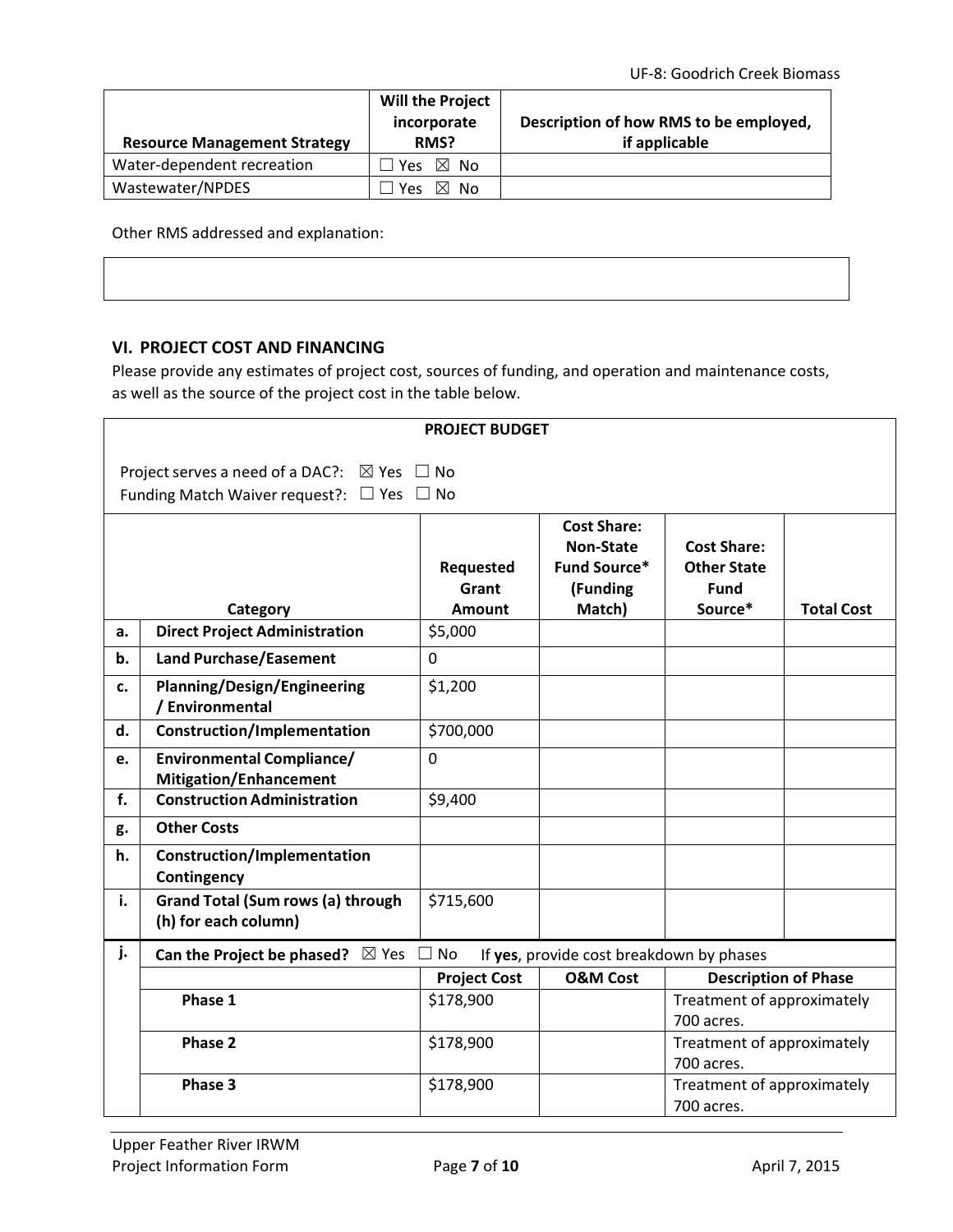UF‐8: Goodrich Creek Biomass

|    | Phase 4                                                                               | \$178,900 |                                               | Treatment of approximately                                                                                                                                                                                                                              |
|----|---------------------------------------------------------------------------------------|-----------|-----------------------------------------------|---------------------------------------------------------------------------------------------------------------------------------------------------------------------------------------------------------------------------------------------------------|
|    |                                                                                       |           |                                               | 700 acres.                                                                                                                                                                                                                                              |
| k. | Explain how operation and maintenance costs will be                                   |           | The forested area will be maintained by the   |                                                                                                                                                                                                                                                         |
|    | financed for the 20-year planning period for project                                  |           | landowner through periodic biomass and timber |                                                                                                                                                                                                                                                         |
|    | implementation (not grant funded).                                                    |           | harvests.                                     |                                                                                                                                                                                                                                                         |
| ı. | Has a Cost/Benefit analysis been completed?                                           |           | $\boxtimes$ No<br>$\Box$ Yes                  |                                                                                                                                                                                                                                                         |
| m. | Describe what impact there may be if the project is<br>not funded (300 words or less) |           |                                               | The timber stands in the watershed will remain<br>in an overstocked condition with fuel levels that<br>are conducive to catastrophic wildfire. A<br>catastrophic wildfire in this area would result in<br>significant adverse impacts to water quality. |
|    | *List all sources of funding.                                                         |           |                                               |                                                                                                                                                                                                                                                         |

Note: See Project Development Manual, Exhibit B, for assistance in completing this table (http://featherriver.org/documents/).

# **VIII. PROJECT STATUS AND SCHEDULE**

Please provide a status of the project, level of completion as well as a description of the activities planned for each project stage. If unknown, enter **TBD**.

|                      | <b>Check the</b> |             |            |                                |                     | Planned/      |
|----------------------|------------------|-------------|------------|--------------------------------|---------------------|---------------|
|                      | Current          |             |            | Description of                 | Planned/            | <b>Actual</b> |
|                      | Project          |             |            | <b>Activities in Each</b>      | <b>Actual Start</b> | Completion    |
| <b>Project Stage</b> | <b>Stage</b>     |             | Completed? | <b>Project Stage</b>           | Date (mm/yr)        | Date (mm/yr)  |
| a. Assessment and    |                  | ⊠           | Yes        |                                |                     |               |
| <b>Evaluation</b>    | □                | ٦           | <b>No</b>  |                                |                     |               |
|                      |                  | □           | N/A        |                                |                     |               |
| b. Final Design      |                  | 囟           | Yes        |                                |                     |               |
|                      | Ø                | $\Box$      | No         |                                |                     |               |
|                      |                  | н           | N/A        |                                |                     |               |
| c. Environmental     |                  | П           | Yes        | Completion of                  | 1/16                | 5/16          |
| <b>Documentation</b> |                  | $\boxtimes$ | <b>No</b>  | appropriate                    |                     |               |
| (CEQA / NEPA)        | □                | $\Box$      | N/A        | biological and                 |                     |               |
|                      |                  |             |            | archaeological                 |                     |               |
|                      |                  |             |            | surveys.                       |                     |               |
| d. Permitting        |                  | □           | Yes        | Preparation of                 | 5/16                | 5/16          |
|                      | □                | ⊠           | <b>No</b>  | appropriate harvest            |                     |               |
|                      |                  | $\Box$      | N/A        | documents for                  |                     |               |
|                      |                  |             |            | submittal to CAL               |                     |               |
|                      |                  |             |            | FIRE.                          |                     |               |
| e. Construction      |                  | □           | Yes        | Prepare bid package            | 6/16                | 6/16          |
| Contracting          | П                | ⊠           | <b>No</b>  | for contractors and            |                     |               |
|                      |                  | $\Box$      | N/A        | develop an                     |                     |               |
|                      |                  |             |            | agreement with a<br>purchaser. |                     |               |
| f. Construction      |                  |             |            | Conduct biomass                | 6/16                | 9/16          |
| Implementation       | □                | □           | Yes        |                                |                     |               |
|                      |                  | $\boxtimes$ | No         | harvest.                       |                     |               |
|                      |                  |             | N/A        |                                |                     |               |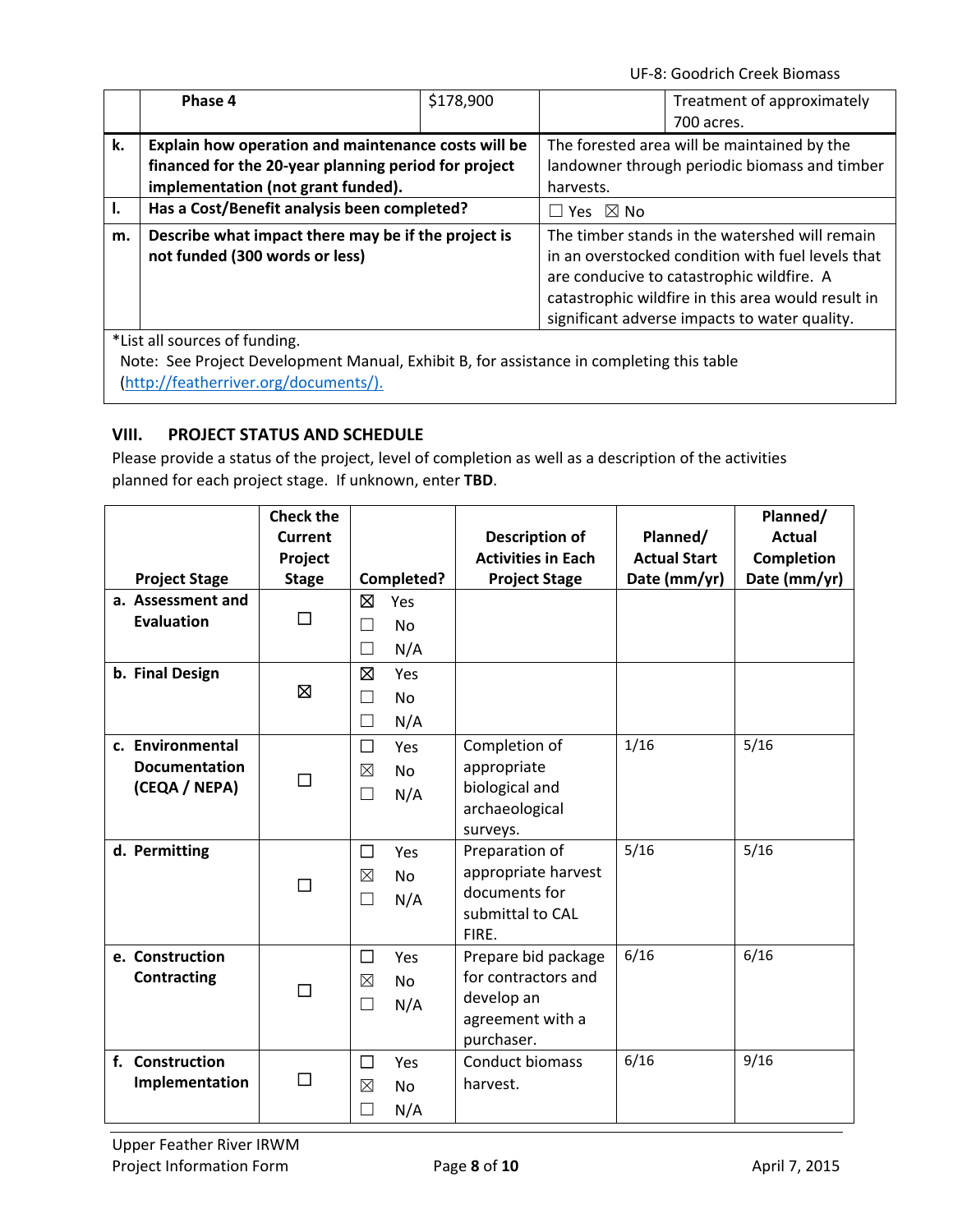**Provide explanation if more than one project stage is checked as current status**

## **IX. PROJECT TECHNICAL FEASIBILITY**

Please provide any related documents (date, title, author, and page numbers) that describe and confirm the technical feasibility of the project. See www.featherriver.org/catalog/index.php for documents gathered on the UFR Region.

| а. | List the adopted planning documents the proposed         |                                         |
|----|----------------------------------------------------------|-----------------------------------------|
|    | project is consistent with or supported by (e.g. General |                                         |
|    | Plans, UWMPs, GWMPs, Water Master Plan, Habitat          |                                         |
|    | Conservation Plans, TMDLs, Basin Plans, etc.).           |                                         |
| b. | List technical reports and studies supporting the        | Bales et al 2011. Forests and Water in  |
|    | feasibility of this project.                             | the Sierra Nevada. SWEEP,               |
|    |                                                          | Sierra Nevada Research Institute        |
|    |                                                          | Report 11.1                             |
|    |                                                          | Biswell H and J Agee, 1989. Prescribed  |
|    |                                                          | Burning in California Wildlands         |
|    |                                                          | Vegetation Management. Univ.            |
|    |                                                          | of California Press.                    |
|    |                                                          | Bohm, B., 2008. Canopy interception in  |
|    |                                                          | a coniferous forest in eastern          |
|    |                                                          | Plumas County, California. Final        |
|    |                                                          | <b>Technical Summary Report.</b>        |
|    |                                                          | Prepared for Brian Morris,              |
|    |                                                          | Plumas County Flood Control             |
|    |                                                          | and Water Conservation                  |
|    |                                                          | District. Plumas Geo-Hydrology,         |
|    |                                                          | July 28, 2008.                          |
|    |                                                          | Bosch, J.M. and Hewlett, J.D., 1982. A  |
|    |                                                          | review of catchment                     |
|    |                                                          | experiments to determine the            |
|    |                                                          | effect of vegetation changes on         |
|    |                                                          | water yield and                         |
|    |                                                          | evapotranspiration. J. of               |
|    |                                                          | Hydrology, 103: 323-333.                |
|    |                                                          | Dunne, T. and Leopold, L.B., 1978,      |
|    |                                                          | Water in environmental                  |
|    |                                                          | planning. W.H. Freeman and              |
|    |                                                          | Company. New York. 814 pages.           |
|    |                                                          | Miralles et al. 2010. EOS, Vol. 91, No. |
|    |                                                          | 43, page 404, 26 Oct., 2010.            |
|    |                                                          | Pruitt, W.O., Freres, E., Snyder, R.L., |
|    |                                                          | 1987, Reference                         |
|    |                                                          | Evapotranspiration (ETo) for            |
|    |                                                          | California. Agricultural                |
|    |                                                          | <b>Experiment Station, University</b>   |
|    |                                                          | of California. Bulletin 1922.           |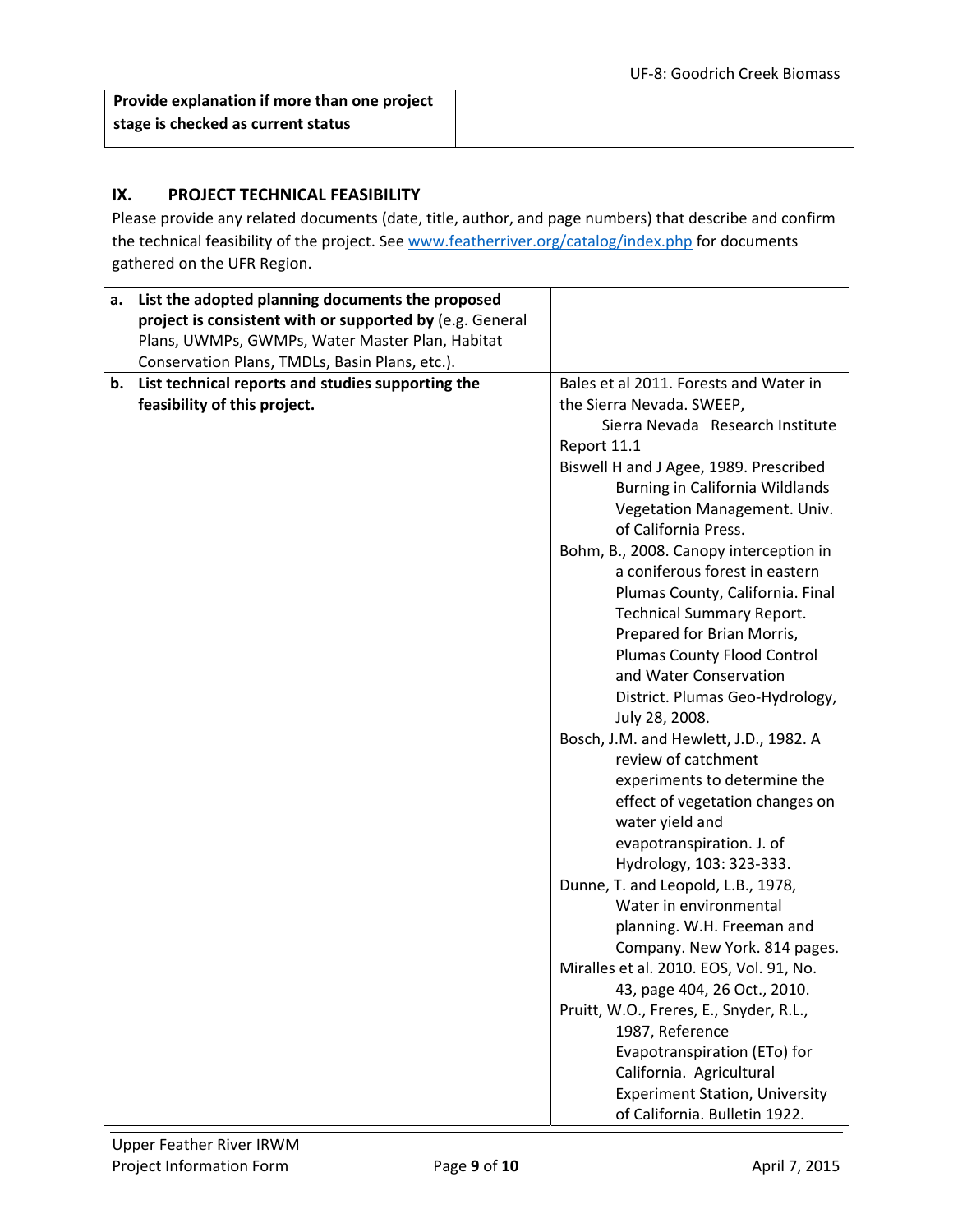|                                    |                                                                                                                        | Sahin V and M J Hall, 1996. The effects<br>of afforestation and<br>deforestation on water yields.<br>Journal of Hydrology 178 (1996)<br>293-309.<br>Troendle et al 2007 Impacts of<br>Vegetation Management on<br>Water Yield. The Herger-<br>Feinstein Quincy Library Group<br>Project |  |  |
|------------------------------------|------------------------------------------------------------------------------------------------------------------------|-----------------------------------------------------------------------------------------------------------------------------------------------------------------------------------------------------------------------------------------------------------------------------------------|--|--|
| c.                                 | Concisely describe the scientific basis (e.g. how much                                                                 | As shown above numerous studies have                                                                                                                                                                                                                                                    |  |  |
|                                    | research has been conducted) of the proposed project in                                                                | been conducted that show that a                                                                                                                                                                                                                                                         |  |  |
|                                    | 300 words or less.                                                                                                     | reduction in forest canopy results in                                                                                                                                                                                                                                                   |  |  |
|                                    |                                                                                                                        | reduced interception which increases                                                                                                                                                                                                                                                    |  |  |
|                                    |                                                                                                                        | groundwater recharge and streamflow.                                                                                                                                                                                                                                                    |  |  |
| d.                                 | Does the project implement green technology (e.g.                                                                      | $\boxtimes$ Yes $\Box$ No $\Box$ N/A                                                                                                                                                                                                                                                    |  |  |
|                                    | alternate forms of energy, recycled materials, LID                                                                     | If yes, please describe.                                                                                                                                                                                                                                                                |  |  |
|                                    | techniques, etc.).                                                                                                     | The harvest will result in the production                                                                                                                                                                                                                                               |  |  |
|                                    |                                                                                                                        | of wood chips which will be transported                                                                                                                                                                                                                                                 |  |  |
|                                    |                                                                                                                        | to a local co-generation plant where it                                                                                                                                                                                                                                                 |  |  |
|                                    |                                                                                                                        | will be burned to generate power.                                                                                                                                                                                                                                                       |  |  |
| e.                                 | Are you an Urban Water Supplier <sup>1</sup> ?                                                                         | $\boxtimes$<br>No<br>$\Box N/A$<br>Yes                                                                                                                                                                                                                                                  |  |  |
| f.                                 | Are you are an Agricultural Water Supplier <sup>2</sup> ?                                                              | $\boxtimes$<br>$\Box N/A$<br>Yes<br>No                                                                                                                                                                                                                                                  |  |  |
| g.                                 | Is the project related to groundwater?                                                                                 | $\boxtimes$ No<br>Yes<br>$\Box N/A$<br>П                                                                                                                                                                                                                                                |  |  |
|                                    |                                                                                                                        | If yes, please indicate which                                                                                                                                                                                                                                                           |  |  |
|                                    |                                                                                                                        | groundwater basin.                                                                                                                                                                                                                                                                      |  |  |
|                                    | $1$ Urban Water Supplier is defined as a supplier, either publicly or privately owned, providing water for             |                                                                                                                                                                                                                                                                                         |  |  |
|                                    | municipal purposes either directly or indirectly to more than 3,000 customers or supplying more than                   |                                                                                                                                                                                                                                                                                         |  |  |
| 3,000 acre-feet of water annually. |                                                                                                                        |                                                                                                                                                                                                                                                                                         |  |  |
|                                    | <sup>2</sup> Agricultural Water Supplier is defined as a water supplier, either publicly or privately owned, providing |                                                                                                                                                                                                                                                                                         |  |  |

water to 10,000 or more irrigated acres, excluding the acreage that receives recycled water.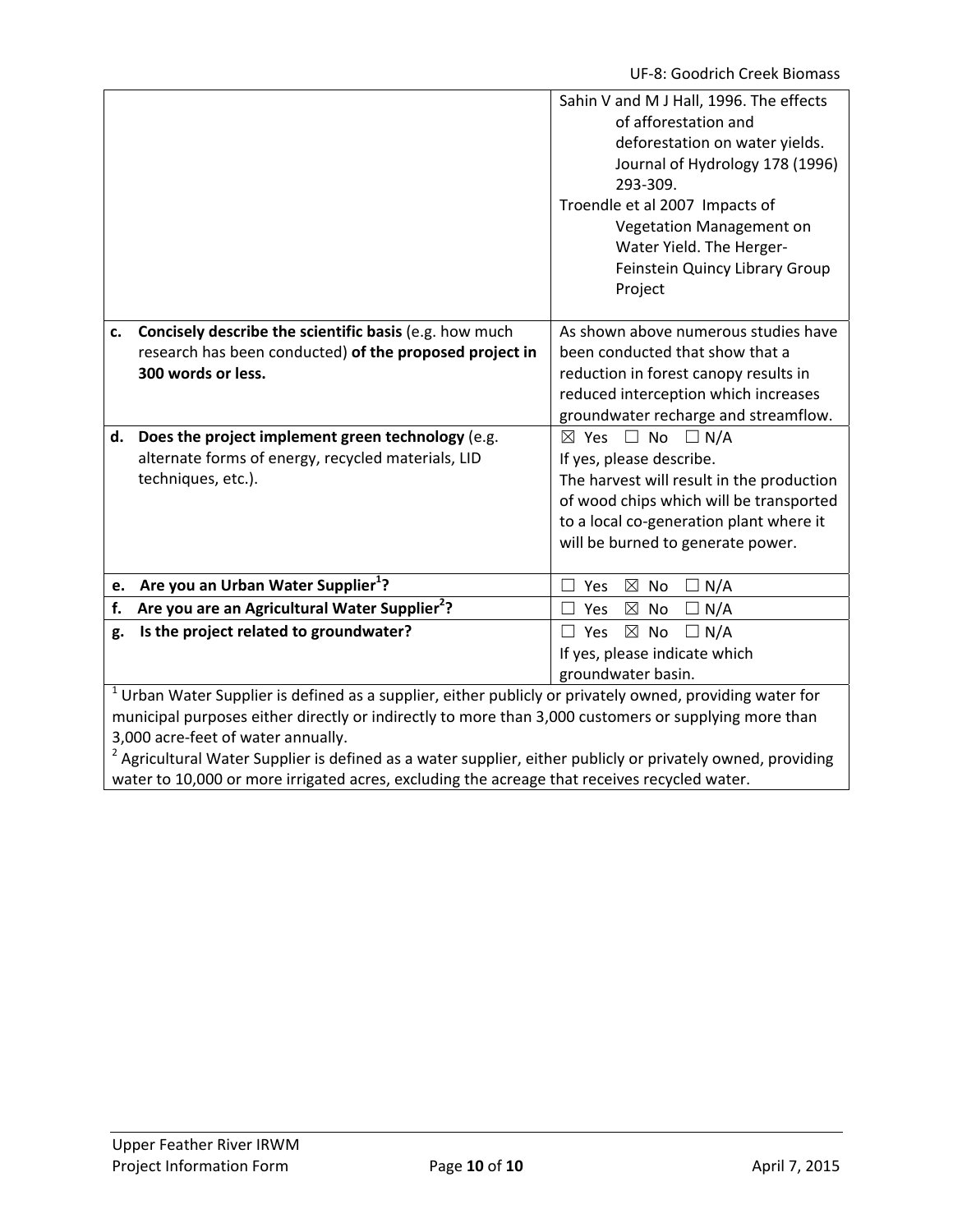# Climate Change – Project Assessment Checklist

This climate change project assessment tool allows project applicants and the planning team to assess project consistency with Proposition 84 plan standards and RWMG plan assessment standards. The tool is a written checklist that asks GHG emissions and adaptation/resiliency questions.

Name of project: UF‐8: Goodrich Creek Biomass

Project applicant: W. M. Beatty and Associates

# GHG Emissions Assessment

# **Project Construction Emissions**

*(If you check any of the boxes, please see the attached worksheet)*

 $\boxtimes$  The project requires nonroad or off-road engines, equipment, or vehicles to complete.

 $\Box$  The project requires materials to be transported to the project site.

 $\boxtimes$  The project requires workers to commute to the project site.

The project is expected to generate GHG emissions for other reasons.

The project does not have a construction phase and/or is not expected to generate GHG emissions during the construction phase.

# **Operating Emissions**

*(If you check any of the boxes, please see the attached worksheet)*

 $\boxtimes$  The project requires energy to operate.

 $\Box$  The project will generate electricity.

- $\boxtimes$  The project will proactively manage forests to reduce wildfire risk.
- $\Box$  The project will affect wetland acreage.
- $\Box$  The project will include new trees.
- $\boxtimes$  Project operations are expected to generate or reduce GHG emissions for other reasons.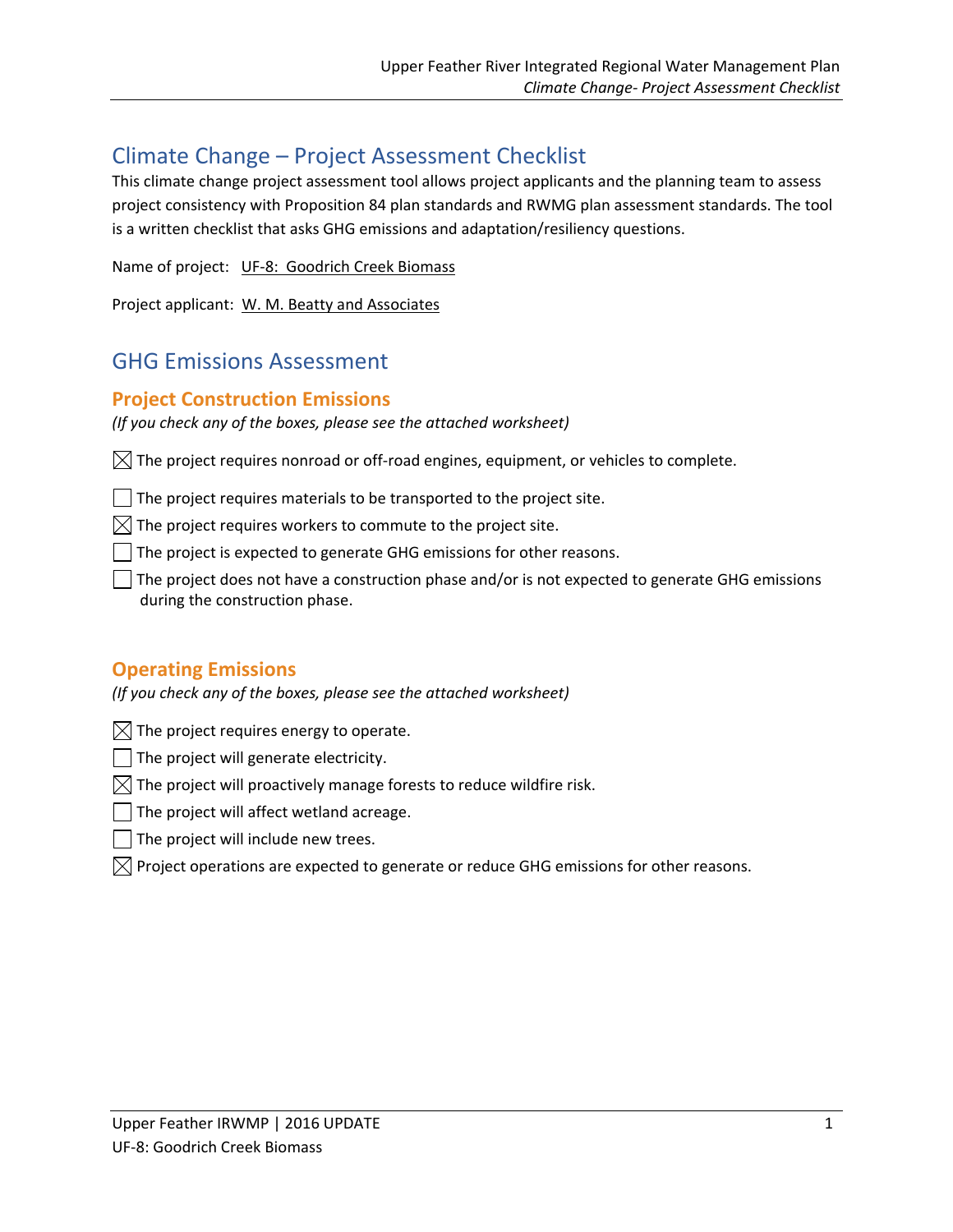# Adaptation & Resiliency Assessment

# **Water Supply**

Describe how the project makes the watershed (more/less) resilient to one or more of the following high priority water supply vulnerability issues:

 $\Box$  Not applicable

 $\boxtimes$  Reduced snowmelt

 $\bowtie$  Unmet local water needs (drought)

Increased invasive species

More resilient by improving available soil moisture for surrounding trees, and by enhancing recharge to groundwater aquifers.

# **Water Demand**

Describe how the project makes the watershed (more/less) resilient to one or more of the following high priority water demand vulnerability issues:

Not applicable

 $\Box$  Increasing seasonal water use variability

 $\boxtimes$  Unmet in-stream flow requirements

□ Climate-sensitive crops

 $\boxtimes$  Groundwater drought resiliency

Water curtailment effectiveness

More resilient by creating more availability of groundwater to feed nearby streams and by reducing water stress for water dependent vegetation.

## **Water Quality**

Describe how the project makes the watershed (more/less) resilient to one or more of the following high priority water quality vulnerability issues:

Not applicable

 $\boxtimes$  Increasing catastrophic wildfires

 $\Box$  Eutrophication (excessive nutrient pollution in a waterbody, often followed by algae blooms and other related water quality issues)

<u> 1989 - Andrea Barbara, amerikana amerikana amerikana amerikana amerikana amerikana amerikana amerikana amerik</u>

 $\boxtimes$  Seasonal low flows and limited abilities for waterbodies to assimilate pollution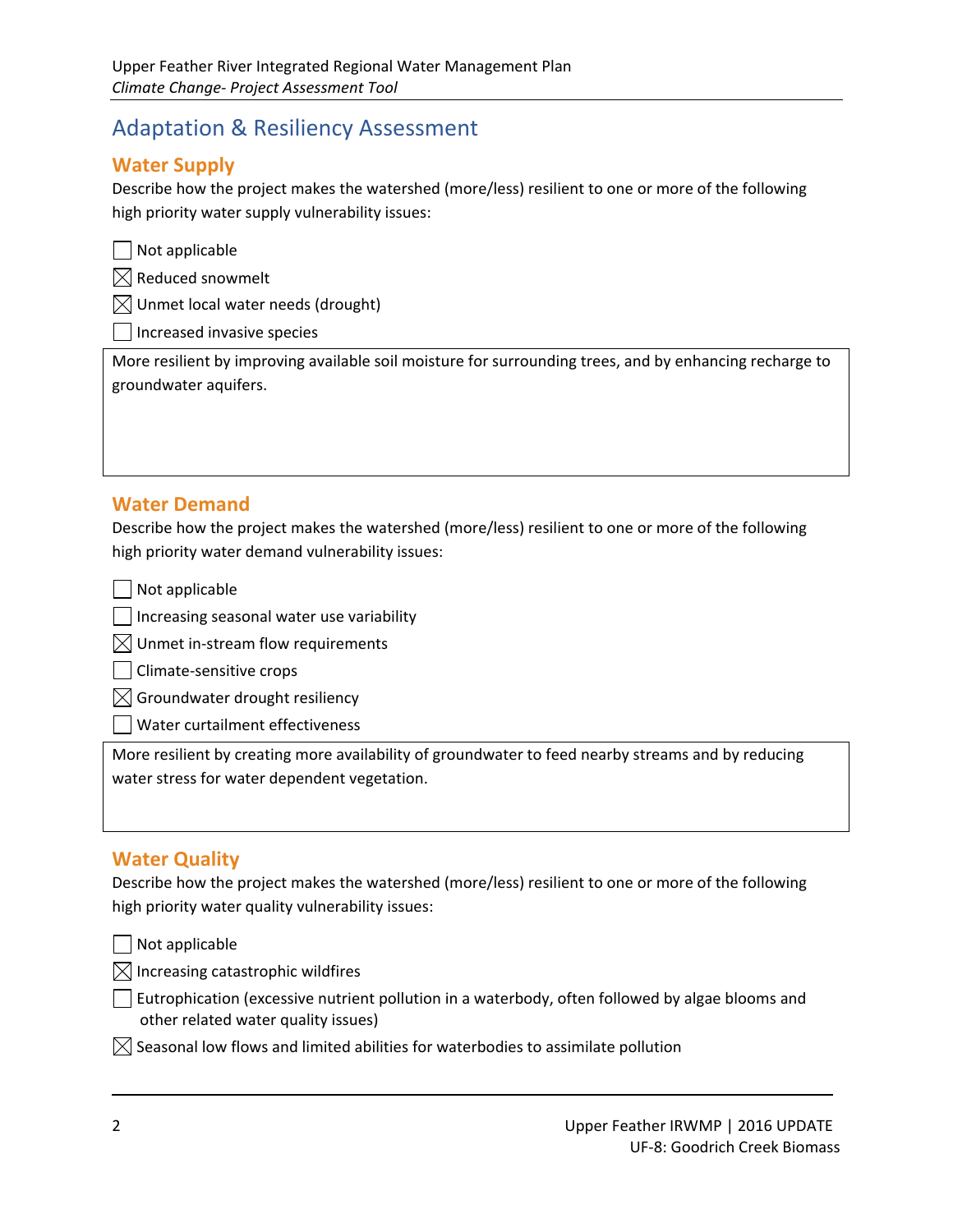Water treatment facility operations

 $\boxtimes$  Unmet beneficial uses (municipal and domestic water supply, water contact recreation, cold freshwater habitat, spawning habitat, wildlife habitat, etc.)

More resilient by reductions in catastrophic wildfires and associated reductions in severely burned soils and erosion related impairments to water quality. And more resilient through Increased seasonal low flows to nearby streams and aquifers from reducing fire‐prone conifer densities. Reduced forest densities in turn, reduce evapotranspiration competition and water stress levels for retained mature vegetation, including streamside vegetation, during the growing season. And more resilient by making more water available for beneficial uses through enhanced stormwater infiltration and groundwater recharge to forest soils and aquifers during the dormant season. Cold freshwater spawning habitat and wildlife habitat is enhanced by stream cooling in the summer that results from higher inputs of shallow groundwater to nearby streams and through enhanced shading and temperature moderation by well‐ watered streamside vegetation.

# **Flooding**

Describe how the project makes the watershed (more/less) resilient to one or more of the following high priority flooding vulnerability issues:

Not applicable

Aging critical flood protection

 $\boxtimes$  Wildfires

Critical infrastructure in a floodplain

Insufficient flood control facilities

More resilient through less risk of "fire, flood, and mud" effects to downslope water bodies from large areas of severely burned forest stands and soils.

## **Ecosystem and Habitat**

Describe how the project makes the watershed (more/less) resilient to one or more of the following high priority ecosystem and habitat vulnerability issues:

Not applicable

Climate‐sensitive fauna or flora

Upper Feather IRWMP | 2016 UPDATE 3 UF‐8: Goodrich Creek Biomass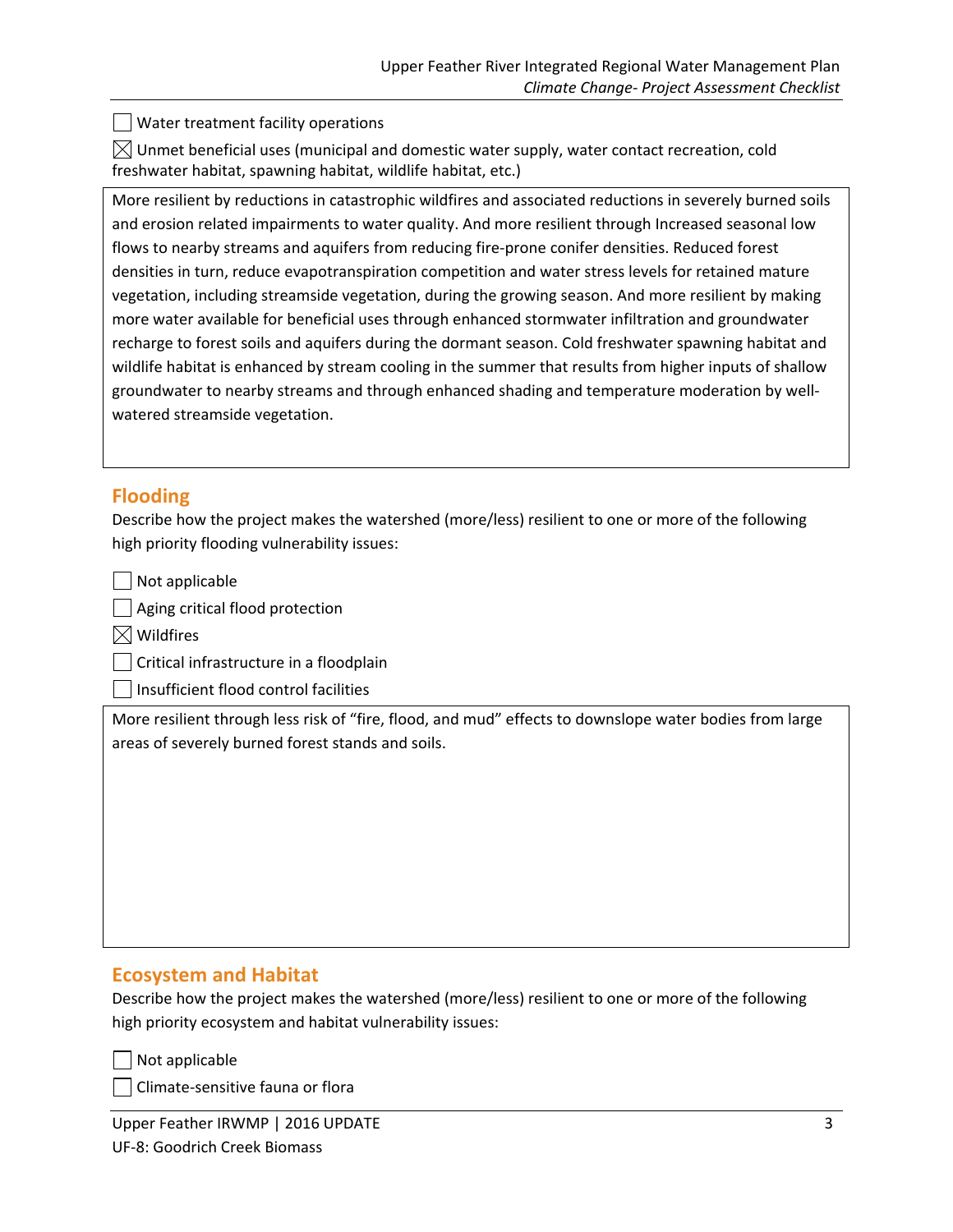## Upper Feather River Integrated Regional Water Management Plan *Climate Change‐ Project Assessment Tool*

 $\vert \ \vert$  Recreation and economic activity

Quantified environmental flow requirements

 $\boxtimes$  Erosion and sedimentation

Endangered or threatened species

 $\boxtimes$  Fragmented habitat

More resilient from less erosion and sedimentation caused by severe wildfires. More resilient to habitat fragmentation by wildfire that is so severe and extensive that large acreages of mature forest habitats are converted into non-forest conditions, thereby reducing habitat availability and habitat connectivity for the iconic fish and wildlife species that are dependent on connected mosaics of mature forest habitats.

# **Hydropower**

Describe how the project makes the watershed (more/less) resilient to one or more of the following high priority hydropower vulnerability issues:

 $\boxtimes$  Not applicable

Reduced hydropower output

May be applicable where fuels reduction projects at a landscape scale are effective in enhancing measureable summer flows in hydropower source watersheds (e.g. the North Fork Feather River that drains to Pulga, or in the watersheds draining to Lake Oroville on the Middle Fork of the Feather River below Sierra Valley.

<u> 1989 - Andrea Barbara, amerikana amerikana amerikana amerikana amerikana amerikana amerikana amerikana amerik</u>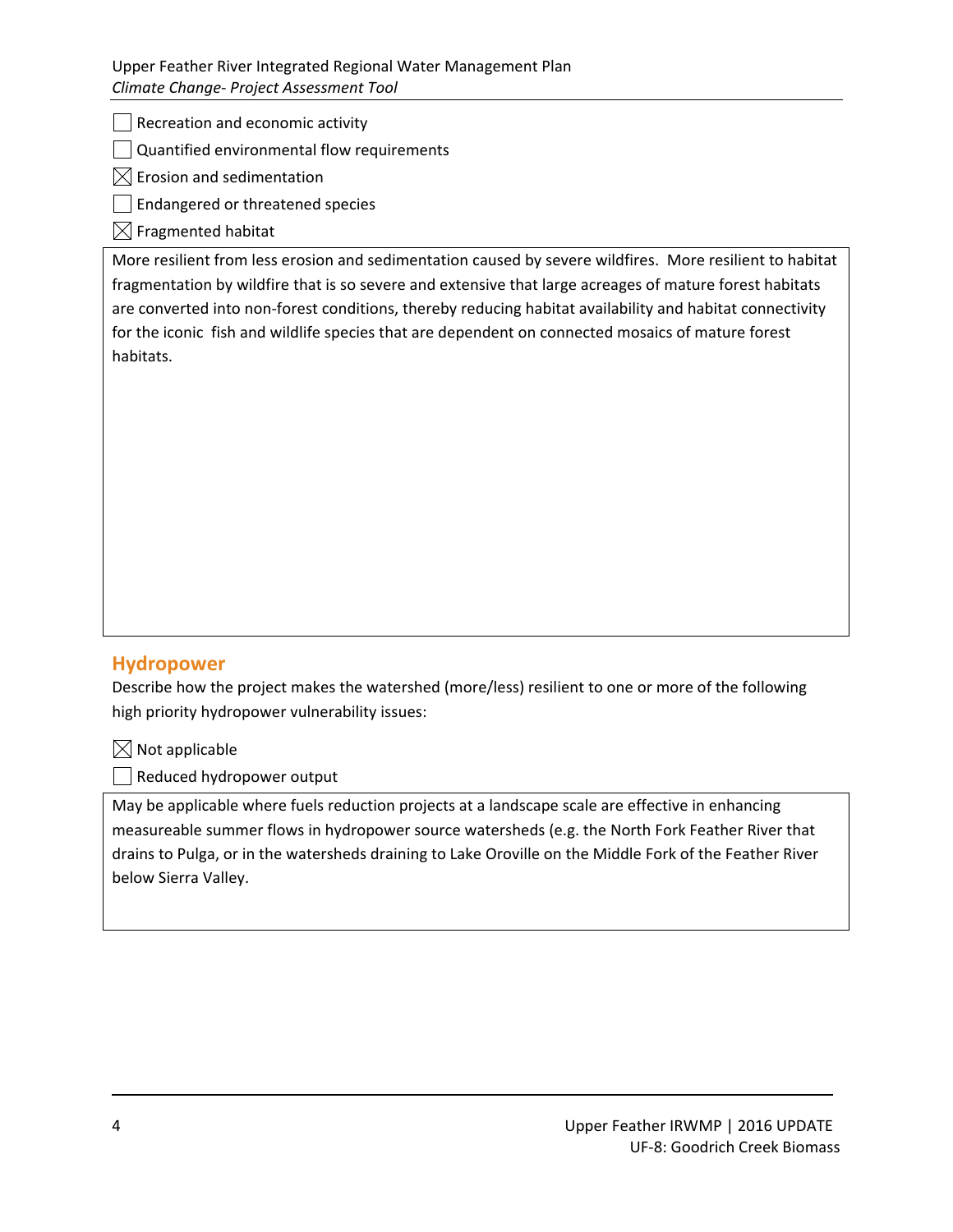## Upper Feather River IRWMP Project Assessment ‐ GHG Emissions Analysis

#### UF‐8: Goodrich Creek Biomass

**GHG Emissions Analysis**

**Project Construction Emissions**

X The project requires non-road or off-road engines, equipment, or vehicles to complete. If yes:

|                             | Maximum    |                        |                           |
|-----------------------------|------------|------------------------|---------------------------|
|                             | Number Per | Total 8-Hour Days in   |                           |
| Type of Equipment           | Day        | Operation              | Total MTCO <sub>2</sub> e |
|                             |            |                        |                           |
| <b>Rubber Tired Loaders</b> |            | 280                    | 226                       |
| Excavators                  |            | 280                    | 122                       |
| Excavators                  |            | 280                    | 122                       |
| <b>Other Construction</b>   |            |                        |                           |
| Equipment                   |            | 280                    | 23                        |
|                             |            |                        |                           |
|                             |            |                        |                           |
|                             |            |                        |                           |
|                             |            |                        |                           |
|                             |            |                        |                           |
|                             |            |                        |                           |
|                             |            | <b>Total Emissions</b> | 494                       |

X The project requires biomass materials to be transported outside of the UFR watershed. If yes:

|                    | <b>Average Trip</b> |                           |
|--------------------|---------------------|---------------------------|
| Total Number of    | Distance            |                           |
| <b>Round Trips</b> | (Miles)             | Total MTCO <sub>2</sub> e |
| 2,300              |                     |                           |

The project requires workers from outside of the UFR watershed. If yes:

| of Workers     | of Workdays | (Miles)                          | Total MTCO <sub>2</sub> e |  |
|----------------|-------------|----------------------------------|---------------------------|--|
| Average Number |             | Total Number   Distance Traveled |                           |  |
|                |             | Average Round Trip               |                           |  |

The project is expected to generate GHG emissions for other reasons. If yes, explain:

The project does not have a construction phase and/or is not expected to generate GHG emissions during the construction phase.